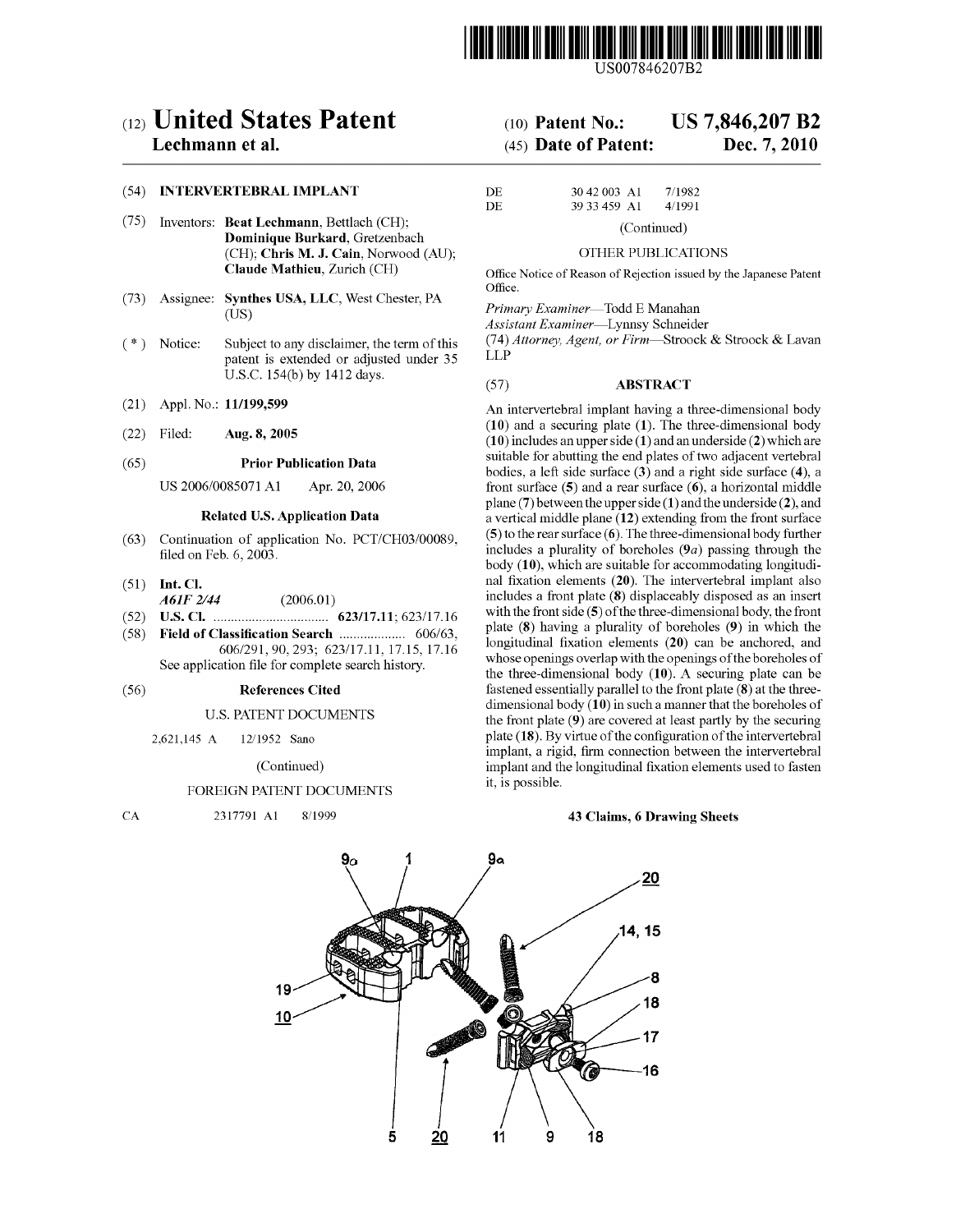## **U.S. PATENT DOCUMENTS**

| 4,135,506              | А           | 1/1979           | Ulrich                |
|------------------------|-------------|------------------|-----------------------|
| 4,501,269              | А           | 2/1985           | Bagby                 |
| 4,512,038              | А           | 4/1985           | Alexander et al.      |
| 4,627,853              | А           | 12/1986          | Campbell et al.       |
| 4,678,470              | А           | 7/1987           | Nashef et al.         |
| 4,717,115              | А           | 1/1988           | Schmitz               |
| 4,858,603              | А           | 8/1989           | Clemow et al.         |
|                        |             |                  |                       |
| 4,904,261              | А           | 2/1990           | Dove et al.           |
| 4,936,851              | А           | 6/1990           | Fox et al.            |
| 4,950,296              | А           | 8/1990           | McIntyre              |
| 4,961,740              | А           | 10/1990          | Ray et al.            |
| 4,978,350              | А           | 永<br>12/1990     | Wagenknecht  606/312  |
| 4,994,084              | А           | 2/1991           | Brennan               |
| 5,026,373              | А           | 6/1991           | Ray et al.            |
|                        | А           | 10/1991          |                       |
| 5,053,049              |             |                  | Campbell              |
| 5,062,850              | А           | 11/1991          | MacMillan et al.      |
| 5,084,051              | А           | 1/1992           | Törmälä et al.        |
| 5,112,354              | А           | 5/1992           | Sires                 |
| 5,192,327              | А           | 3/1993           | Brantigan             |
| 5,211,664              | А           | 5/1993           | Tepic et al.          |
| 5,281,226 A            |             | 1/1994           | Davydov et al.        |
| 5,284,655              | $\mathbf A$ | 2/1994           | Bogdansky et al.      |
| 5,298,254 A            |             |                  |                       |
|                        |             | 3/1994           | Prewett et al.        |
| 5,314,476              | А           | 5/1994           | Prewett et al.        |
| 5,348,788              | А           | 9/1994           | White                 |
| 5,405,391              | A           | 4/1995           | Hednerson et al.      |
| 5,423,817              | А           | 6/1995           | Lin                   |
| 5,439,684              | А           | 8/1995           | Prewett et al.        |
| 5,458,638 A            |             | 10/1995          | Kuslich et al.        |
| 5,489,308              | А           | 2/1996           | Kuslich et al.        |
|                        |             |                  |                       |
| 5,507,818              | А           | 4/1996           | McLaughlin            |
| 5,514,180              | А           | 5/1996           | Heggeness et al.      |
| 5,522,899              | А           | 6/1996           | Michelson             |
| 5,534,030              | А           | 7/1996           | Navarro et al.        |
| 5,549,679              | А           | 8/1996           | Kuslich               |
| 5,554,191              | А           | 9/1996           | Lahille et al.        |
| 5,556,430              | А           | 9/1996           | Gendler               |
| 5,569,308              | А           | 10/1996          | Sottosanti            |
|                        |             |                  |                       |
| 5,571,190              | А           | 11/1996          | Ulrich et al.         |
| 5,571,192              | А           | 11/1996          | Schönhöffer           |
| 5,607,474              | А           | 3/1997           | Athanasiou et al.     |
| 5,609,635              | A           | 3/1997           | Michelson             |
| 5,609,636              | А           | 3/1997           | Kohrs et al.          |
| 5,609,637              | А           | 3/1997           | Biedermann et al.     |
| 5,676,699              | А           | 10/1997          | Gogolewski et al.     |
| 5,683,394              | А           | 11/1997          | Rinner                |
|                        |             |                  |                       |
| 5,683,463              | А           | 11/1997          | Godefroy et al.       |
| 5,702,449              | А           | 12/1997          | McKay                 |
| 5,702,451              | А           | 12/1997          | Biedermann et al.     |
| 5,702,453 A            |             | 12/1997          | Rabbe et al.          |
| 5,702,455              | А           | 12/1997          | Saggar                |
| 5,728,159              | А           | 3/1998           | Stroever et al.       |
| 5,735,905              | А           | 4/1998           | Рап                   |
| 5,766,253              | А           | 6/1998           | Brosnahan, III        |
| 5,776,194              | А           | 7/1998           | Mikol et al.          |
|                        |             |                  |                       |
| 5,776,197              | А           | 7/1998           | Rabbe et al.          |
| 5,776,198              | А           | 7/1998           | Rabbe et al.          |
| 5,776,199              | А           | 7/1998           | Michelson             |
| 5,782,915              | А           | 7/1998           | Stone                 |
| 5,785,710              | А           | 7/1998           | Michelson             |
| 5,800,433              | А           | 9/1998           | Benzel et al.  606/61 |
| 5,865,849              | А           | 2/1999           | Stone                 |
| 5,876,452              | А           | 3/1999           | Athanasiou et al.     |
|                        |             |                  |                       |
| 5,885,299              | А           | 3/1999           | Winslow et al.        |
| 5,888,222              | А           | 3/1999           | Coates et al.         |
| 5,888,223              | А           | 3/1999           | Bray, Jr.<br>623/17   |
| 5,888,224              | А           | 3/1999           | Beckers et al.        |
| 5,888,227              | А           | 3/1999           | Cottle                |
|                        |             |                  |                       |
|                        |             |                  |                       |
| 5,895,426              | А           | 4/1999           | Scarborough et al.    |
| 5,899,939<br>5,902,338 | А<br>А      | 5/1999<br>5/1999 | Boyce et al.<br>Stone |

| 5,904,719 A                                      | 5/1999             | Errico et al.                           |
|--------------------------------------------------|--------------------|-----------------------------------------|
| 5,910,315<br>А                                   | 6/1999             | Stevenson et al.                        |
| А<br>5,922,027                                   | 7/1999             | Stone                                   |
| 5,944,755<br>А                                   | 8/1999             | Stone                                   |
| A<br>5,968,098                                   | 10/1999            | Winslow                                 |
| 5,972,368 A                                      | 10/1999            | McKay                                   |
| А<br>5,976,187                                   | 11/1999            | Richelsoph                              |
| 5,980,522<br>А<br>5,981,828 A                    | 11/1999<br>11/1999 | Koros et al.<br>Nelson et al.           |
| 5,984,967 A                                      | 11/1999            | Zdeblick et al.                         |
| 5,989,289 A                                      | 11/1999            | Coates et al.                           |
| 6,013,853 A                                      | 1/2000             | Athanasiou et al.                       |
| 6,025,538 A                                      | 2/2000             | Yaccarino, III                          |
| 6,033,405 A                                      | 3/2000             | Winslow et al.                          |
| 6,033,438 A                                      | 3/2000             | Bianchi et al.                          |
| 6,039,762 A                                      | 3/2000             | McKay                                   |
| 6,045,579 A<br>6,045,580 A                       | 4/2000<br>4/2000   | Hochshuler et al.<br>Scarborough et al. |
| 6,080,158 A                                      | 6/2000             | Lin                                     |
| 6,080,193 A                                      | 6/2000             | Hochshuler et al.                       |
| 6,090,998<br>A                                   | 7/2000             | Grooms et al.                           |
| А<br>6,096,081                                   | 8/2000             | Grivas et al.                           |
| 6,110,482<br>A                                   | 8/2000             | Khouri et al.                           |
| 6,123,731<br>А                                   | 9/2000             | Boyce et al.                            |
| 6,129,763 A                                      | 10/2000            | Chauvin et al.                          |
| 6,143,030 A                                      | 11/2000            | Schroder                                |
| 6,143,033 A                                      | 11/2000            | Paul et al.                             |
| 6,156,070 A<br>6,193,756 B1                      | 12/2000<br>2/2001  | Incavo et al.<br>Studer et al.          |
| 6,200,347 B1                                     | 3/2001             | Anderson et al.                         |
| 6,206,922 B1                                     | 3/2001             | Zdeblick et al.                         |
| 6,231,610 B1                                     | 5/2001             | Geisler                                 |
| 6,235,059 B1                                     | 5/2001             | Benezech et al.                         |
| 6,241,769 B1                                     | 6/2001             | Nicholson et al.                        |
| 6,245,108 B1                                     | 6/2001             | Biscup                                  |
| 6,258,125 B1                                     | 7/2001             | Paul et al.                             |
| 6,261,586 B1                                     | 7/2001             | McKay                                   |
| 6,264,695 B1<br>6,270,528 B1                     | 7/2001<br>8/2001   | Stoy<br>McKay                           |
| 6,322,562 B1*                                    | 11/2001            | Wolter<br>606/62                        |
| 6,342,074 B1                                     | 1/2002             | Simpson                                 |
| 6,364,880 B1                                     | 4/2002             | Michelson                               |
| 6,423,063 B1                                     | 7/2002             | Bonutti                                 |
| 6,432,106 B1                                     | 8/2002             | Fraser                                  |
| 6,458,158 B1                                     | 10/2002            | Anderson et al.                         |
| 6,468,311<br><b>B2</b>                           | 10/2002            | Boyd et al.                             |
| 6,569,201<br>B <sub>2</sub>                      | 5/2003             | Moumene et al.<br>Lin et al.            |
| 6,638,310<br>B <sub>2</sub><br>6,645,212<br>B2 * | 10/2003<br>11/2003 | Goldhahn et al.  606/291                |
| 6,761,739 B2                                     | 7/2004             | Shepard                                 |
| 6,884,242 B2 *                                   | 4/2005             | LeHuec et al.  606/86 B                 |
| 6,972,019 B2 *                                   | 12/2005            | Michelson  606/86 A                     |
| 6,984,234 B2                                     | 1/2006             | Bray<br>606/69                          |
| 7,112,222<br>B <sub>2</sub>                      | 9/2006             | Fraser et al.                           |
| 7,172,627<br>$B2*$                               | 2/2007             | Fiere et al.  623/17.11                 |
| 7,232,464<br>B <sub>2</sub>                      | 6/2007             | Mathieu et al.  623/17.11               |
| 2001/0001129<br>Al<br>2001/0005796<br>A1         | 5/2001<br>6/2001   | McKay et al.<br>Zdeblick et al.         |
| 2001/0010021<br>A1                               | 7/2001             | Boyd et al.                             |
| 2001/0016777<br>A1                               | 8/2001             | Biscup                                  |
| 2001/0031254<br>A1                               | 10/2001            | Bianchi et al.                          |
| 2001/0039456<br>Al                               | 11/2001            | Boyer, II et al.                        |
| 2001/0041941<br>Al                               | 11/2001            | Boyer, II et al.                        |
| 2002/0010511<br>Al                               | 1/2002             | Michelson                               |
| 2002/0022843<br>Al                               | 2/2002             | Michelson<br>606/70                     |
| 2002/0029084<br>Al                               | 3/2002             | Paul et al.                             |
| 2002/0082597<br>Al<br>2002/0082603<br>A1*        | 6/2002             | Fraser<br>Dixon et al.<br>606/69        |
| 2002/0091447<br>Al                               | 6/2002<br>7/2002   | Shimp et al.                            |
| 2002/0099376<br>A1                               | 7/2002             | Michelson<br>606/61                     |
| 2002/0106393<br>Al                               | 8/2002             | Bianchi et al.                          |
| 2002/0111680<br>Al                               | 8/2002             | Michelson                               |
| 2002/0147450 A1                                  | 10/2002            | LeHuec et al.  606/61                   |
|                                                  |                    |                                         |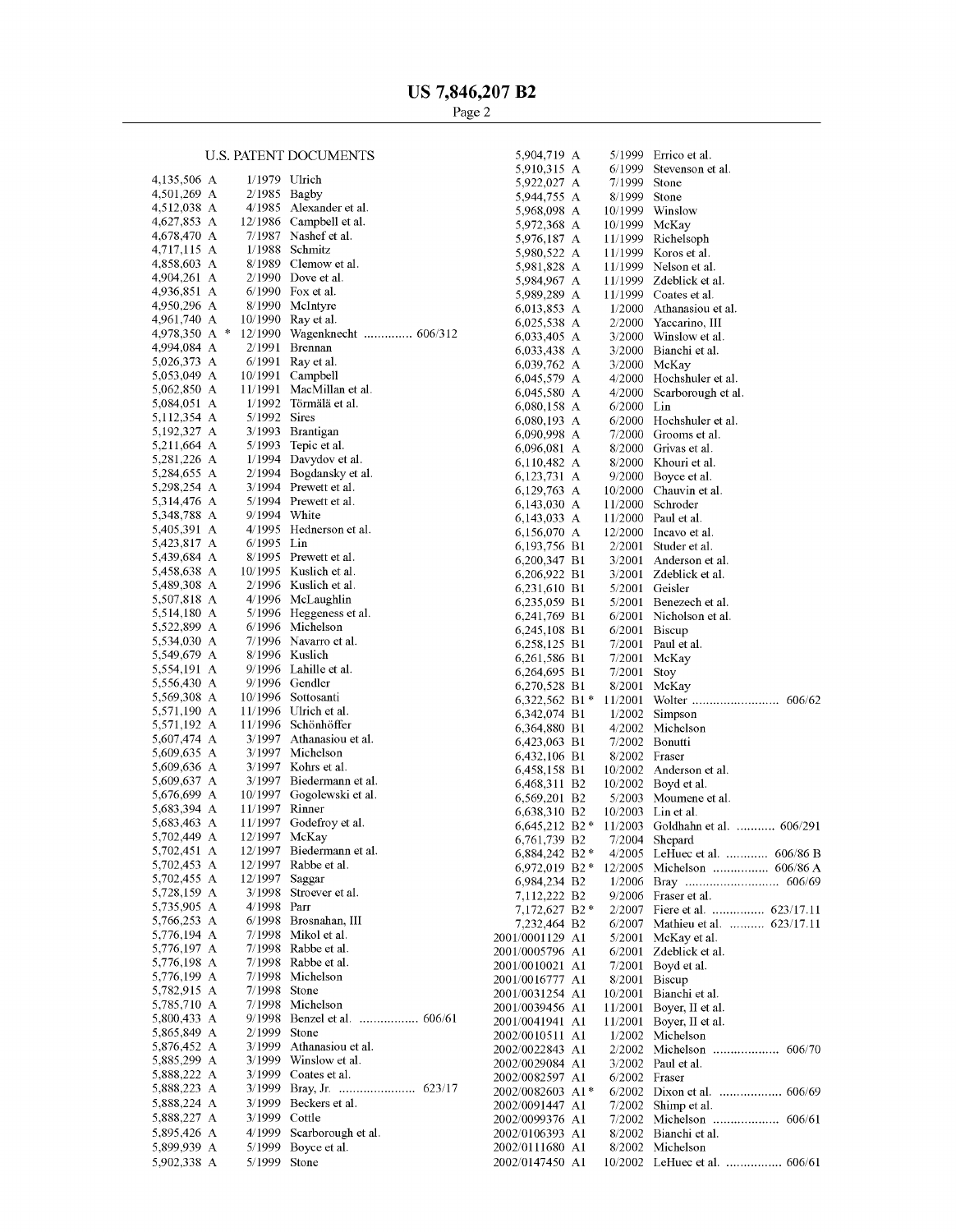# US 7,846,207 B2<br>Page 3

| 2002/0169508 A1<br>2005/0033433 A1<br>2007/0219635 A1 | 2002/0193880 A1*<br>2003/0078668 A1*<br>2003/0125739 A1 7/2003<br>2004/0210314 A1 10/2004 |              | 11/2002<br>12/2002<br>4/2003<br>9/2007 | Songer et al.  623/17.11<br>Fraser  623/17.11<br>Michelson  623/17.16<br>Bagga et al.<br>Michelson<br>2/2005 Michelson<br>Mathieu et al.  623/17.16 |  |
|-------------------------------------------------------|-------------------------------------------------------------------------------------------|--------------|----------------------------------------|-----------------------------------------------------------------------------------------------------------------------------------------------------|--|
|                                                       |                                                                                           |              |                                        | FOREIGN PATENT DOCUMENTS                                                                                                                            |  |
| DE                                                    |                                                                                           | 42 42 889 A1 |                                        | 6/1994                                                                                                                                              |  |
| DE                                                    |                                                                                           | 44 09 392 A1 |                                        | 9/1995                                                                                                                                              |  |
| DE                                                    | 195 04 867 C1                                                                             |              |                                        | 2/1996                                                                                                                                              |  |
| DE                                                    | 299 13 200 U1                                                                             |              |                                        | 9/1999                                                                                                                                              |  |
| EP                                                    |                                                                                           | 0505634 A1   |                                        | 9/1992                                                                                                                                              |  |
| EP                                                    |                                                                                           | 0517030 A2   |                                        | 12/1992                                                                                                                                             |  |
| EP                                                    |                                                                                           | 0577178 A1   |                                        | 1/1994                                                                                                                                              |  |
| EP                                                    |                                                                                           | 0639351 A2   |                                        | 2/1995                                                                                                                                              |  |
| EP                                                    |                                                                                           | 0505634 B1   |                                        | 8/1997                                                                                                                                              |  |
| EP                                                    |                                                                                           | 0966930      |                                        | 12/1999                                                                                                                                             |  |
| EP                                                    |                                                                                           | 0968692 A1   |                                        | 1/2000                                                                                                                                              |  |
| EP                                                    |                                                                                           | 0906065 B1   |                                        | 1/2004                                                                                                                                              |  |
| FR                                                    |                                                                                           | 2697996      |                                        | 5/1994                                                                                                                                              |  |
| FR.                                                   |                                                                                           | 2 700 947    |                                        | 8/1994                                                                                                                                              |  |
| FR                                                    |                                                                                           | 2 753 368    |                                        | 3/1998                                                                                                                                              |  |
| GB                                                    |                                                                                           | 2 148 122 A  |                                        | 5/1985                                                                                                                                              |  |
| SU                                                    |                                                                                           | 1465040 A1   |                                        | 3/1989                                                                                                                                              |  |
| <b>WO</b>                                             | WO 88/03417                                                                               |              |                                        | 5/1988                                                                                                                                              |  |
| <b>WO</b>                                             | WO 88/10100                                                                               |              |                                        | 12/1988                                                                                                                                             |  |
| <b>WO</b>                                             | WO 92/01428                                                                               |              |                                        | 2/1992                                                                                                                                              |  |
| <b>WO</b>                                             | WO 95/21053                                                                               |              |                                        | 8/1995                                                                                                                                              |  |

| WO        | WO 96/39988                   | 12/1996 |
|-----------|-------------------------------|---------|
| WO        | WO 97/20526                   | 6/1997  |
| WO        | WO 97/25941                   | 7/1997  |
| WO        | WO 97/25945                   | 7/1997  |
| WO        | WO 97/39693                   | 10/1997 |
| WO        | WO 98/17209                   | 4/1998  |
| WO        | WO 98/55052                   | 12/1998 |
| WO        | WO 98/56319                   | 12/1998 |
| WΟ        | WO 98/56433                   | 12/1998 |
| <b>WO</b> | WO 99/29271                   | 6/1999  |
| WO        | WO 99/32055                   | 7/1999  |
| WΟ        | WO 99/38461                   | 8/1999  |
| WO        | WO 99/38463                   | 8/1999  |
| WΟ        | WO 99/56675                   | 11/1999 |
| WΟ        | WO 99/63914                   | 12/1999 |
| <b>WO</b> | WO 00/07527                   | 2/2000  |
| WO        | WO 00/07528                   | 2/2000  |
| <b>WO</b> | WO 00/30568                   | 6/2000  |
| WO        | WO 00/40177                   | 7/2000  |
| WΟ        | WO 00/41654                   | 7/2000  |
| WO        | WO 00/59412                   | 10/2000 |
| WO        | WO 00/66044 A1                | 11/2000 |
| WO        | WO 00/66045<br>A1             | 11/2000 |
| WO        | WO 00/74607<br>$\mathbf{A}$ 1 | 12/2000 |
| WO        | WO 01/08611                   | 2/2001  |
| WO        | WO 01/56497 A2                | 8/2001  |
| <b>WO</b> | WO 01/93742<br>A <sub>2</sub> | 12/2001 |
| WΟ        | WO 01/95837<br>$\mathbf{A}$ 1 | 12/2001 |
|           |                               |         |

\* cited by examiner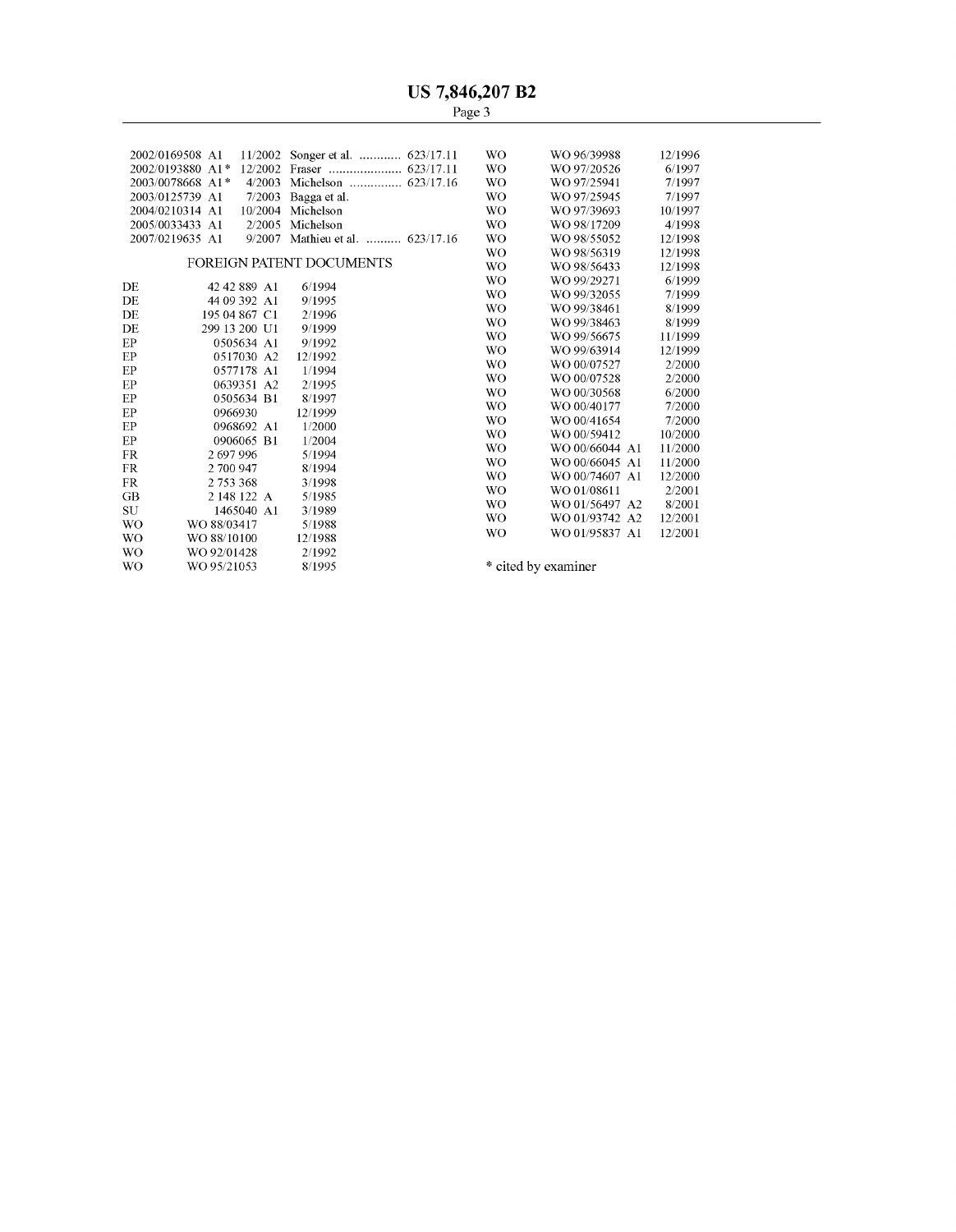

**Fig. 1**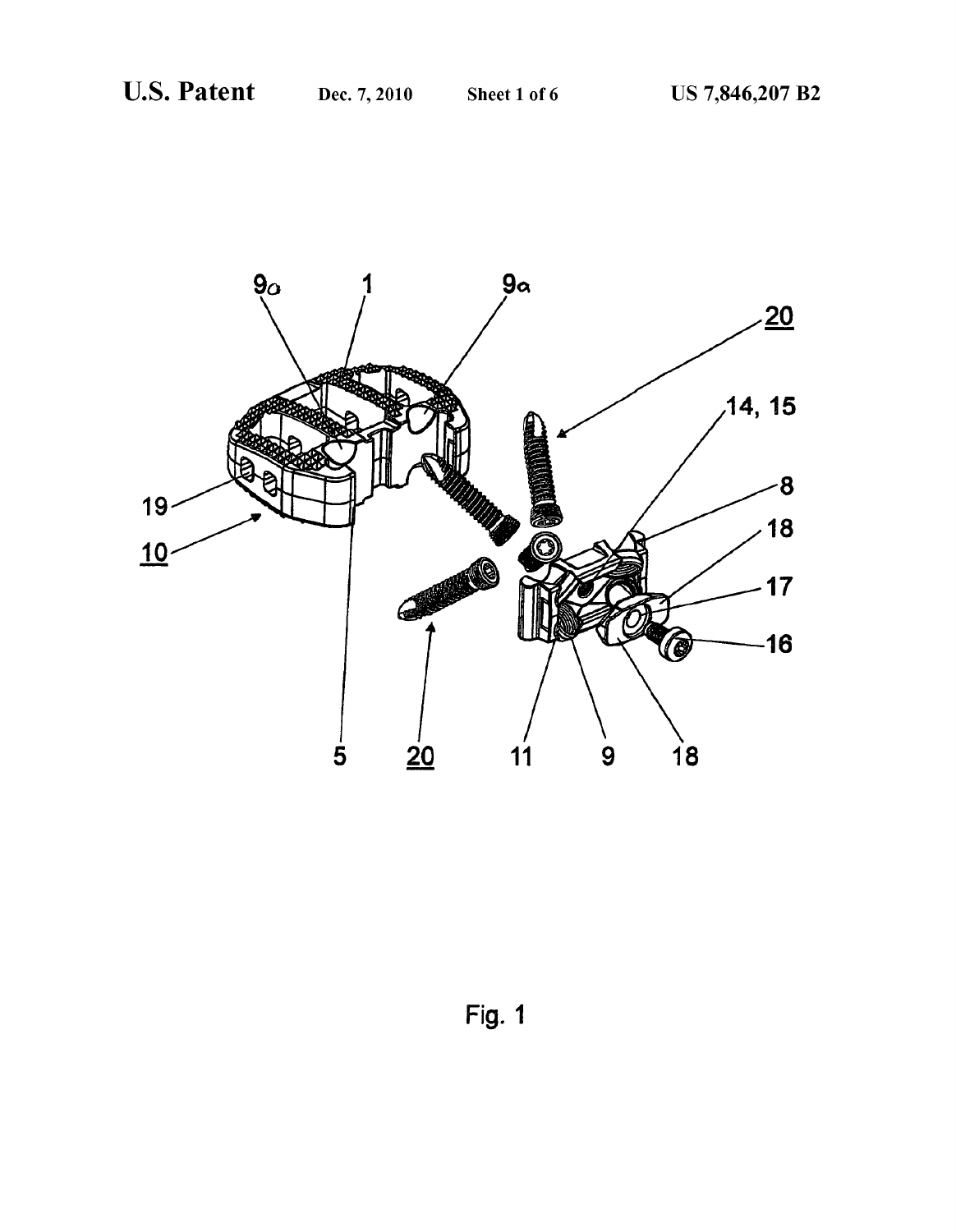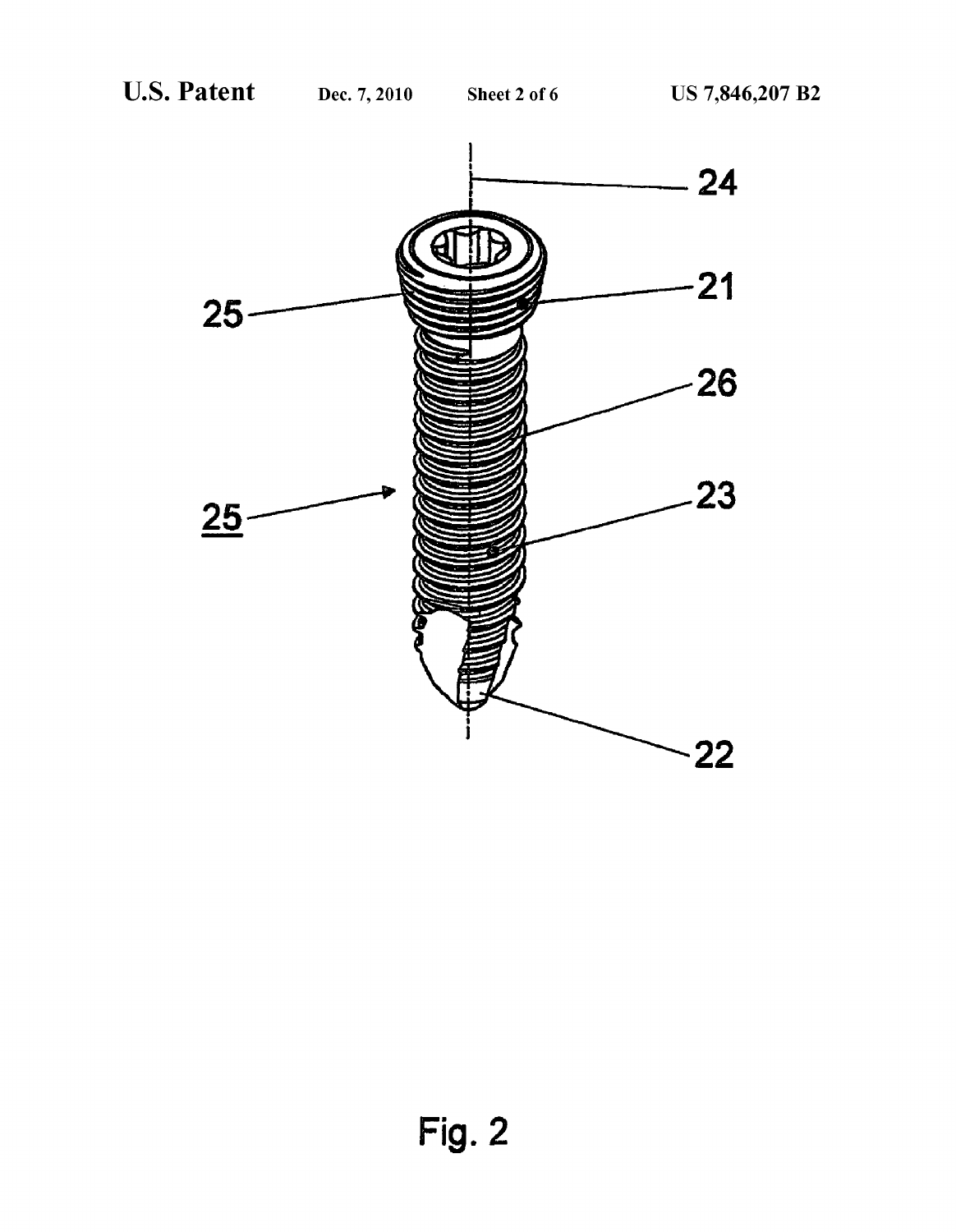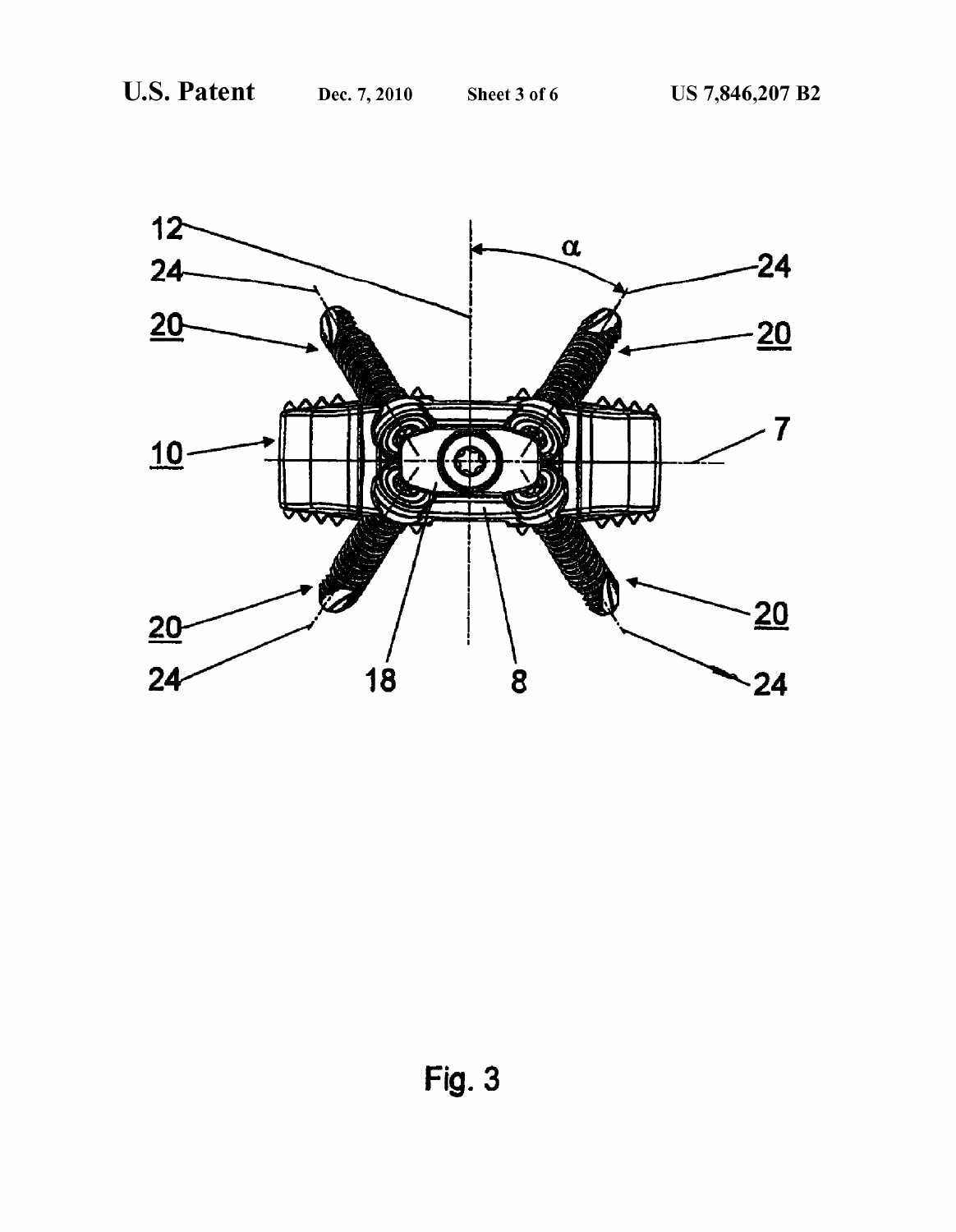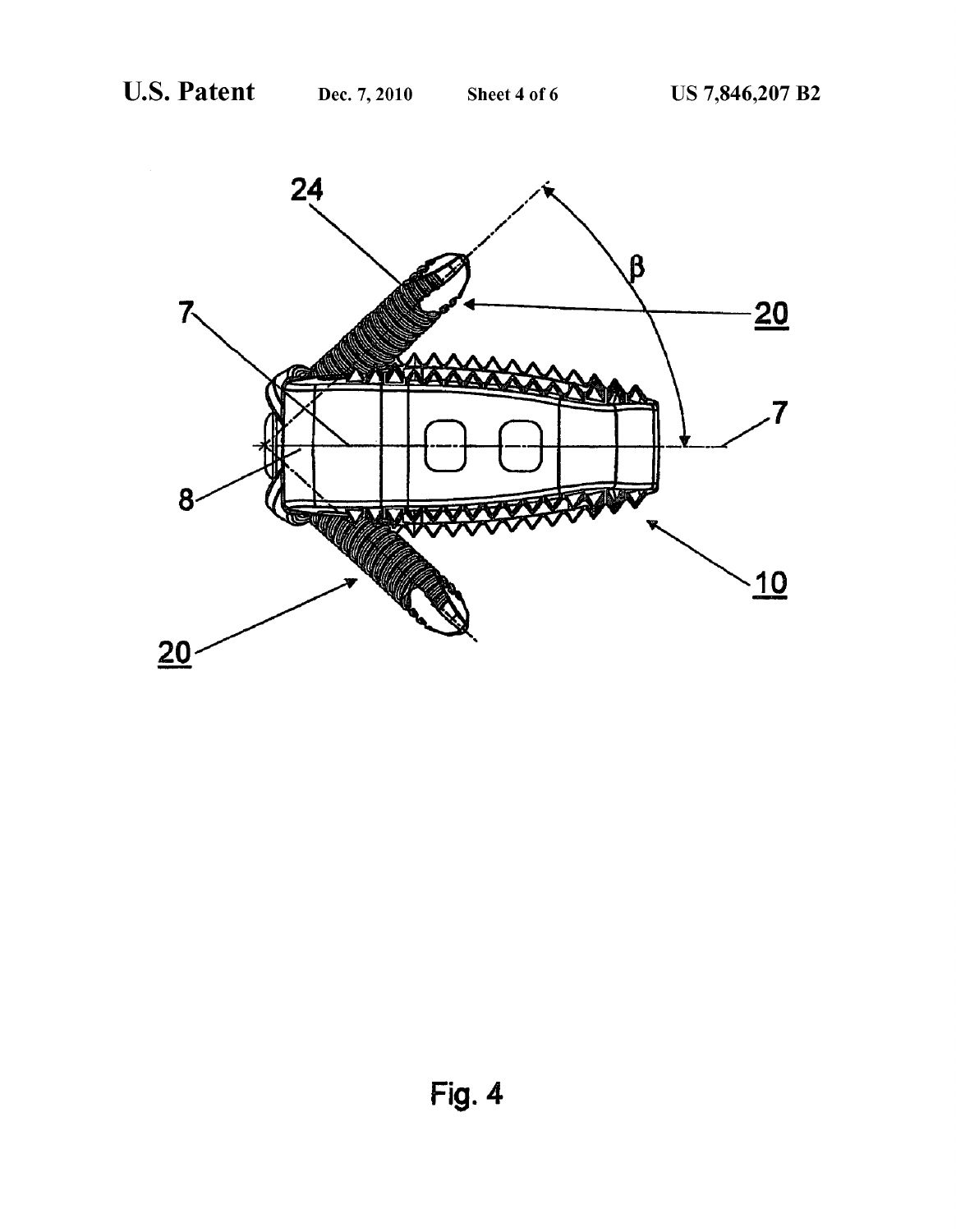

**Fig. 5** 

Fig. 6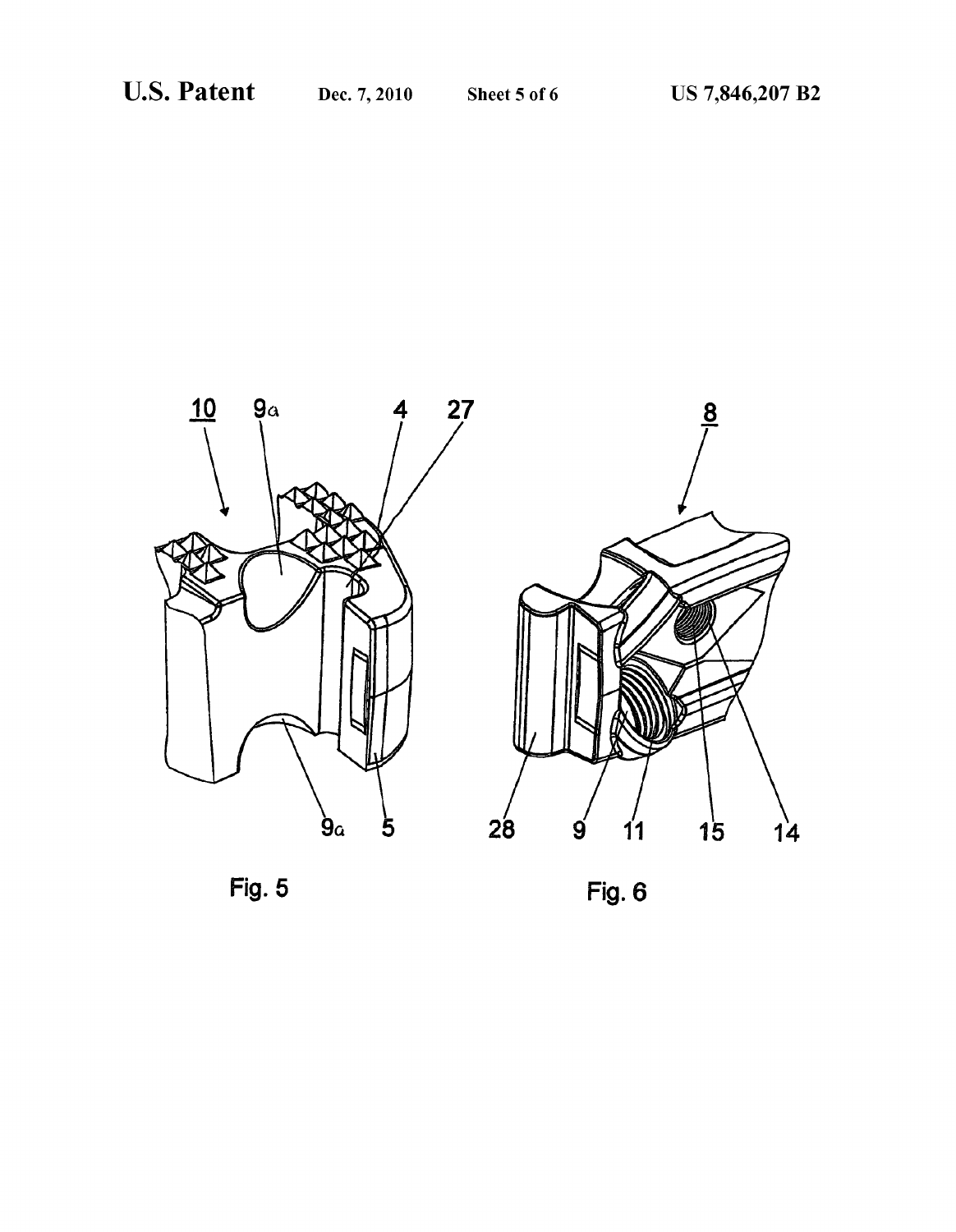

Fig. 7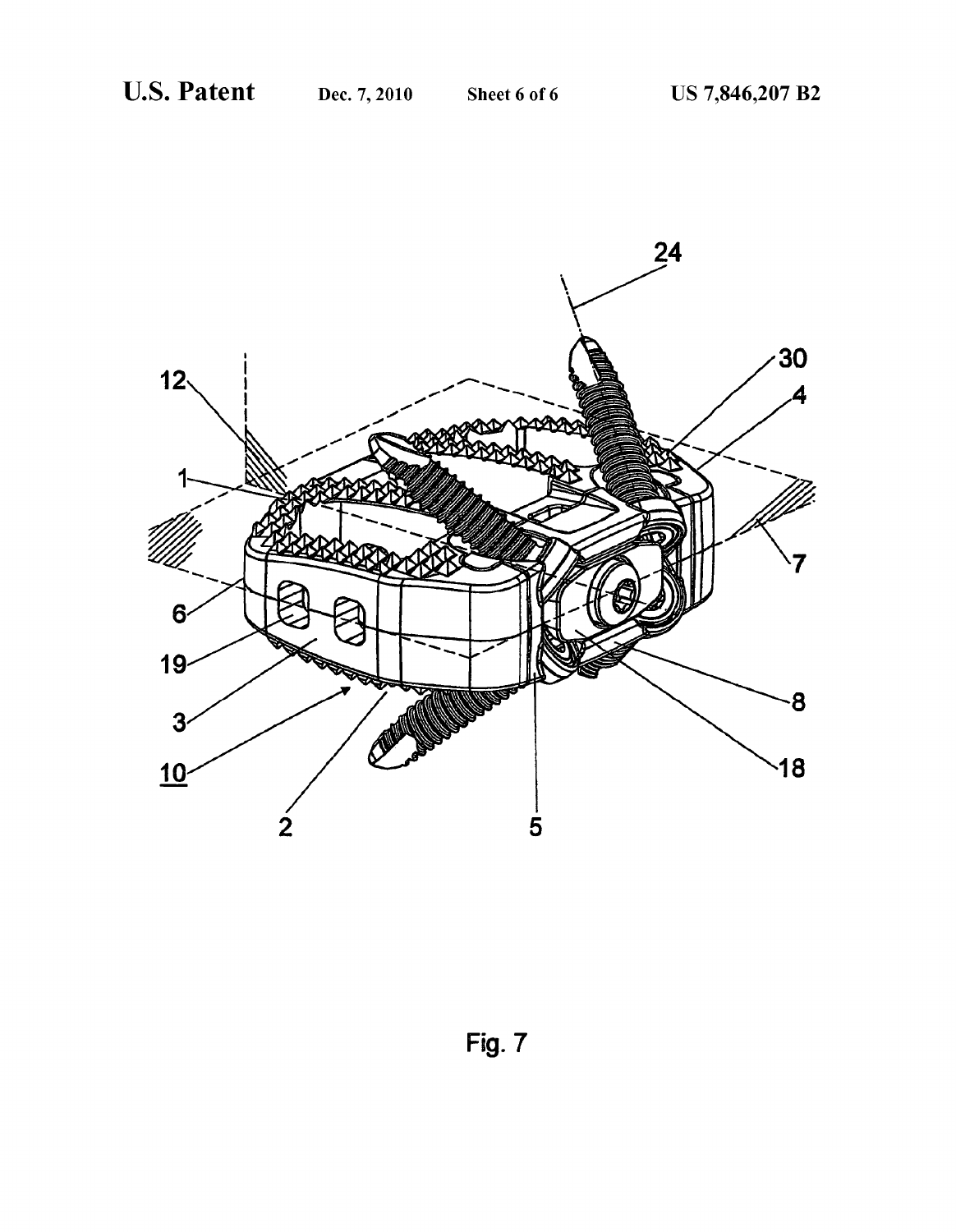$10$ 

15

### INTERVERTEBRAL IMPLANT

#### CROSS REFERENCE TO RELATED APPLICATION

This application is a continuation of International Patent Application No. PCT/CH2003/000089, filed Feb. 6, 2003, the entire contents of Which is expressly incorporated herein by reference.

#### TECHNICAL FIELD

The present invention relates generally to intervertebral implants.

#### BACKGROUND OF THE INVENTION

GB-A-2 207 607 discloses an intervertebral implant, Which has a horseshoe-shaped configuration with a plurality of cylindrical holes. The holes are smooth on the inside and only  $_{20}$ have a stop for the heads of the bone screws, which are to be introduced therein. A disadvantage of this arrangement is that the fastening screWs, introduced therein, can be anchored only With their shaft in the bone. This does not result in a rigid connection with the horseshoe-shaped intervertebral implant.  $_{25}$ When the anchoring of the screw shaft in the bone is weakened, the intervertebral implant becomes movable With respect to the screw and the bone screws tend to migrate, endangering the blood vessels. Moreover, the loosening of the intervertebral implant can lead to a pseudoarthrosis.

U.S. Patent Publication US-A 2000/0010511 (Michelson) discloses an intervertebral implant, Which, at its front surface, has two boreholes with an internal thread, into which bone screws with a threaded head can be introduced. A disadvantage of this implant is that the bone screws can become loose  $35$ and are not secured against being screwed out or falling out. A further disadvantage is that the bone screws are fastened completely to the implant body itself and that therefore the latter experiences a relatively large stress.

ScreWs Which emerge at the anterior or anterolateral edge 40 of the vertebral body because of loosening run the risk of injuring main vessels such as the aorta and Vena cava, as Well as supply vessels such as lumbar arteries and veins. Injury to these main vessels may result in internal bleeding possibly causing death Within a very short time. Loosening of screWs 45 is more likely when they are not mounted angularly firmly.

## SUMMARY OF THE INVENTION

The present invention is to provide a remedy for the above 50 discussed disadvantages. The present invention is directed to an intervertebral implant Which can enter into a permanent, rigid connection with bone fixation means, so that, even if the bone structure is weakened, there is no loosening between the intervertebral implant and the bone fixation means. More- 55 over, over a separately constructed front plate, there is tension chording for the bone fixation elements, so that the implant body experiences less stress, that is, superimposed tensions. Moreover, a securing plate enables all bone fixation elements to be secured simultaneously.

The present invention accomplishes the objective set out above With an intervertebral implant, comprising a three dimensional body having an upper side and an under side which are suitable for abutting the end plates of two adjacent vertebral bodies. The three-dimensional body further  $65$  FIG. I, includes a left side surface and a right side surface, a front surface and a rear surface, a horizontal middle plane between

2

the upper side and the under side, and a vertical middle plane extending from the front surface to the rear surface. The three-dimensional body further comprising a plurality of boreholes, having openings at least at or near the front sur face, passing there through and being suitable for accommo dating longitudinal fixation elements. The intervertebral implant further including a front plate displaceably disposed as an insert With the front side of the three-dimensional body, Where the front plate includes a plurality of boreholes having openings and in which the longitudinal fixation elements can be anchored, and Whose openings overlap With the openings of the boreholes of the three-dimensional body. The interver tebral implant has a securing plate fastened substantially par allel to the front plate in such a manner that the boreholes of the front plate are covered at least partly by the securing plate. An advantage achieved by the present invention, arises essentially from the solid connection between the intervertebral implant and the longitudinal fixation elements, used to fasten it.

30 Compared to the tWo-part implants of the state of the art, for Which a front plate is implanted in a separate step, the present invention has the advantage that the implantation of the intervertebral implant may be carried out in one step and, with that, can be carried out more easily and more quickly. A further advantage is that the intervertebral implant is fixed as frontally as possible at the body of the vertebra. That is, at a place Where good bone material usually is present. The result is an anterior movement limitation Without a greater risk to the surrounding structures. The load is still absorbed under compression by the intervertebral implant and not by the front plate or the fixation screws (longitudinal fixation elements).

A method for implanting an intervertebral implant of the present invention betWeen tWo adjacent vertebral bodies includes introducing the intervertebral implant, having a three-dimensional body, a front plate, and one or more bore holes, between two adjacent vertebral bodies, attaching longitudinal fixation elements with heads through the boreholes into the vertebral bodies, and attaching a securing plate by means of a fastening agent over the heads of the longitudinal fixation elements to the front plate, such that the heads of the longitudinal fixation elements are captured between the front plate and the securing plate wherein the longitudinal fixation elements are secured against being shifted relative to the intervertebral implant.

Other objectives and advantages in addition to those dis cussed above Will become apparent to those skilled in the art during the course of the description of a preferred embodi ment of the invention Which folloWs. In the description, ref erence is made to accompanying draWings, Which form a part thereof, and Which illustrate an example of the invention. Such example, hoWever, is not exhaustive of the various embodiments of the invention, and therefore, reference is made to the claims that folloW the description for determining the scope of the invention.

#### BRIEF DESCRIPTION OF THE DRAWINGS

 $60$  implant, FIG. 1 shows an exploded drawing of the intervertebral

FIG. 2 shows a longitudinal fixation element in the form of a screW,

FIG. 3 shows an elevation of the intervertebral implant of

FIG. 4 shows a side view of the intervertebral implant of FIG. 1,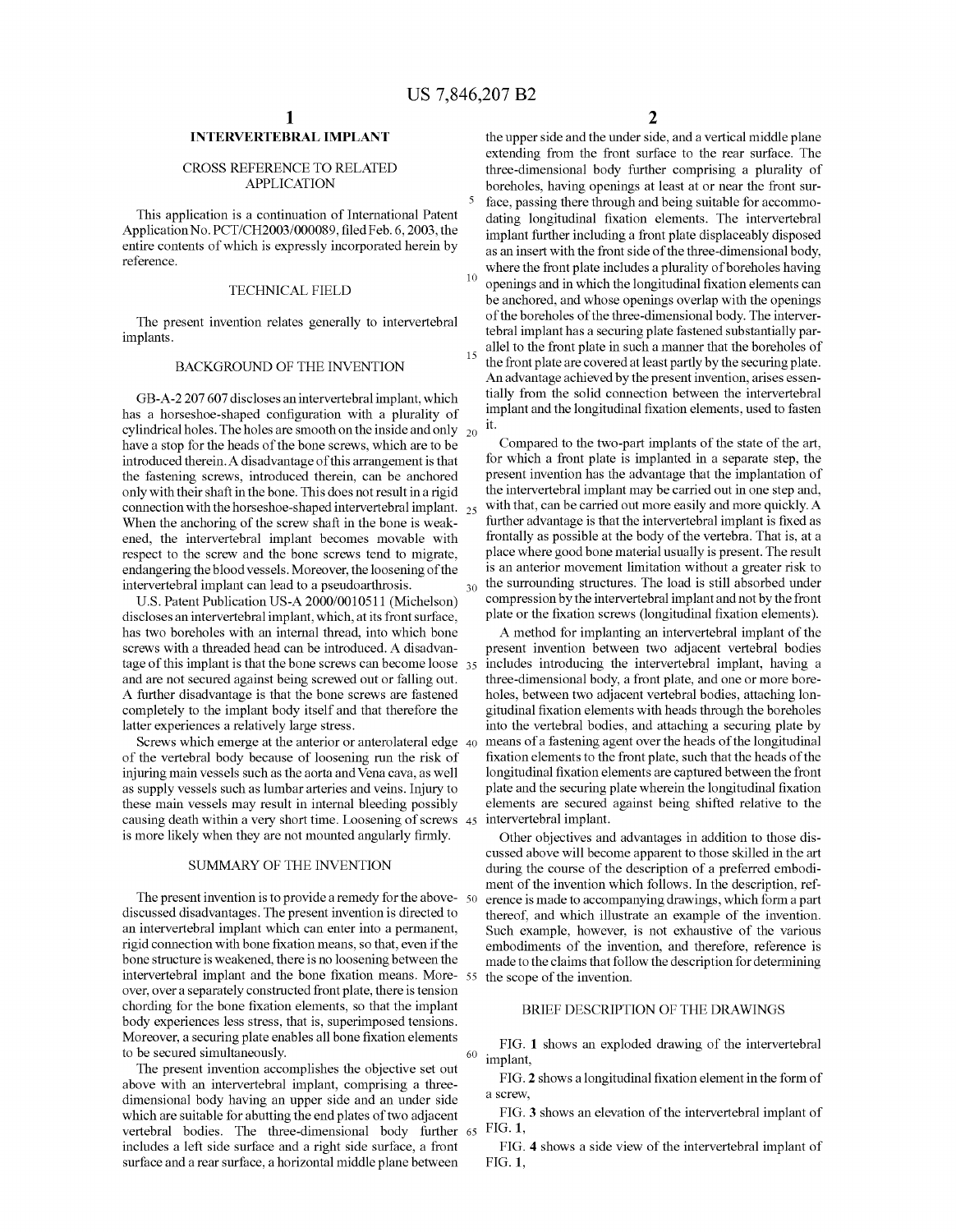25

35

FIG. 5 shows a three-dimensional detailed representation of the body of the intervertebral implant, Which shoWs the connecting elements to the front plate of FIG. 6,

FIG. 6 shoWs a three-dimensional detailed representation of the front plate of the intervertebral implant and the con necting elements to the body of FIG. 5 and

FIG. 7 shows a completely installed intervertebral implant with front plate and securing plate.

#### DESCRIPTION OF THE PREFERRED EMBODIMENTS

The intervertebral implant, shown in FIG. 1-7, includes a three-dimensional body 10 in the form of a cage With an upper side 1 and an underside 2, Which are suitable for abutting the end plates of tWo adjacent vertebral bodies, a left side surface 3 and a right side surface 4, a front surface 5 and a back surface 6, a horizontal middle plane 7 located between the upper side 1 and the underside 2, a vertical middle plane 12 extending from the front surface 5 to the rear surface 6 and four boreholes 9a, Which pass through the body 10 and are suitable for accommodating longitudinal fixation elements 20. The body 10 may be constructed as a holloW body, the mantle surfaces of Which are provided With perforations 19. The upper side 1 and/or under side 2 of the intervertebral implant may preferably be convex in shape, not planar. A convex shape to the upper side 1 and the underside 2 alloWs for an improved fit with the end plates of the adjacent vertebral bodies by the intervertebral implant. Further, the side surfaces 1-6 of the intervertebral implant may be essentially convex, as Well.

As shoWn in FIG. 7, the upper side 1 and the underside 2 of the three-dimensional body 10 are provided With structuring in the form of teeth 30.

At the front surface of the three-dimensional body 10, a front plate 8 may be mounted, Which is disposed perpendicu lar to the horizontal central plane of the intervertebral implant and through Which four boreholes 9 pass and in Which the plate 8, as shoWn in FIGS. 5 and 6, is constructed as an insert for the three-dimensional body 10. The three-dimensional body 10 has a semicircular groove 27 extending parallel to the vertical middle plane 12 at the transitions of the left side surface 3 and the right side surface 4 (FIG. 5) to the front  $_{45}$ surface 5. Correspondingly, the front plate 8 has right and left (FIG. 6) similarly extending and similarly dimensioned, semicircular rail 28. As a result, the front plate can be pushed and positioned easily With its tWo lateral rails 28 into the corresponding grooves 27 of the body 10 during the produc-  $_{50}$ tion of the intervertebral implant.

In one embodiment, at least one of the boreholes 9 in the front plate is constructed so that a longitudinal fixation element 20, accommodated therein, can be connected rigidly with the front plate. A rigid connection may be accomplished, 55 for example, oWing to the fact that at least one of the boreholes 9 of the front plate 8 has an internal thread. A corresponding longitudinal fixation element 20, bone screw, with a threaded end can then be screwed together rigidly with the implant. In an alternative embodiment, the four boreholes **9** in the front  $\frac{60}{ }$ plate may have an internal thread 11, so that longitudinal fixation elements 20 can be connected rigidly with the front plate 8.

As discussed, the front plate 8 may be disposed, preferably vertically to the horiZontal central plane, so that it can be 65 displaced vertically With respect to the three-dimensional body 10. By these means, "stress shielding" (protection and

4

neutralization of mechanical stresses) is attained, which permits the end plates to be adapted to the intervertebral implant during the healing process.

The intervertebral implant may have a securing plate 18, which can be fastened by means of a screw connection parallel to the front plate 8 at the front plate 8 in such a manner that the boreholes 9 of the front plate 8 are partly covered by the securing plate 18. The securing plate 18 may have a central borehole 17 provided, preferably, With an internal 10 thread. Corresponding thereto, the front plate 8 has a central borehole 15 for accommodating fastening means 16. Prefer ably, the central borehole 15 has an internal thread 14 for accommodating a fastening means 16 in the form of a screW. The securing plate 18 may also be fastened by a bayonet catch or a click catch. By fastening the securing plate 18 to the front plate  $8$ , the heads  $21$  of the longitudinal fixation elements  $20$ (discussed later) are contacted by the securing plate 18, so that they are secured against being ejected or screwed out.

20 10 do not pass either through the left side surface 3 or the right Preferably, the boreholes 9a of the three-dimensional body side surface 4 or completely through the front surface 5. The front surface 5, preferably, is also not crossed by the bore holes  $9a$ . Further, the horizontal middle plane 7 is not pierced by the boreholes  $9a$ . Only the axes 24 of the longitudinal fixation elements 20, introduced therein, intersect the horizontal middle plane 7 of the body 10. As seen from the front surface 5, the boreholes of the three-dimensional body 10 and the front plate diverge. The axes 24 of the boreholes of the three-dimensional plate 10 and the front plate 8 enclose an angle  $\beta$  ranging from 20° to 60°, specifically from 36° to 48°, and more preferably an angle  $\beta$  of 42° with the horizontal middle plane 7 (FIG. 4) and an angle  $\alpha$  ranging from 10° to 45°, specifically from  $27^{\circ}$  to  $33^{\circ}$ , and more preferably an angle  $\alpha$  of 30° with the vertical middle plane 12 (FIG. 3). Thus, better access for introducing the screws is achieved.

longitudinal fixation elements  $20$  can be anchored. The front  $\mu_0$  a conical angle, which is smaller than the resulting frictional In one embodiment, at least one of the boreholes 9 of the front plate 8 may taper conically towards the underside 2, so that a bone screW, With a corresponding conical head, can be anchored rigidly therein. The conical borehole preferably has angle. Advisably, the conicity of the conical borehole is 1:3.75 to 1:20.00 and preferably 1:5 to 1:15.

> In another configuration, at least two of the boreholes 9 of the front plate 8 extend parallel to each other. This makes insertion of the intervertebral implant easier. In another embodiment, at least tWo of the boreholes 9 of the front plate 8 diverge When vieWed from the front side. By these means, a region of the vertebral body, Which has a better bone quality than does the center of the vertebral body, is reached by the bone screWs.

> To improve the anchoring of the bone screW in a plastic body of the intervertebral implant (discussed later), a metal sleeve With an internal thread (not shoWn) may be inserted in the boreholes of the front plate and three-dimensional body. The intervertebral implant may also consist only partially of an x-ray transparent plastic and, in the region of the boreholes consist of a metal, such as titanium or a titanium alloy. Improved guidance and anchoring of the bone screws in the intervertebral implant may be achieved. Further, the bore holes 9 may have a smooth internal Wall, into Which the threaded head of a metallic, longitudinal fixation element may cut or be molded.

> Depending on circumstances, two, three, four or more longitudinal fixation elements may be connected rigidly with the intervertebral implant. Preferably, at least one fixation element should pierce the upper side and at least one fixation element the underside of the intervertebral implant. The lon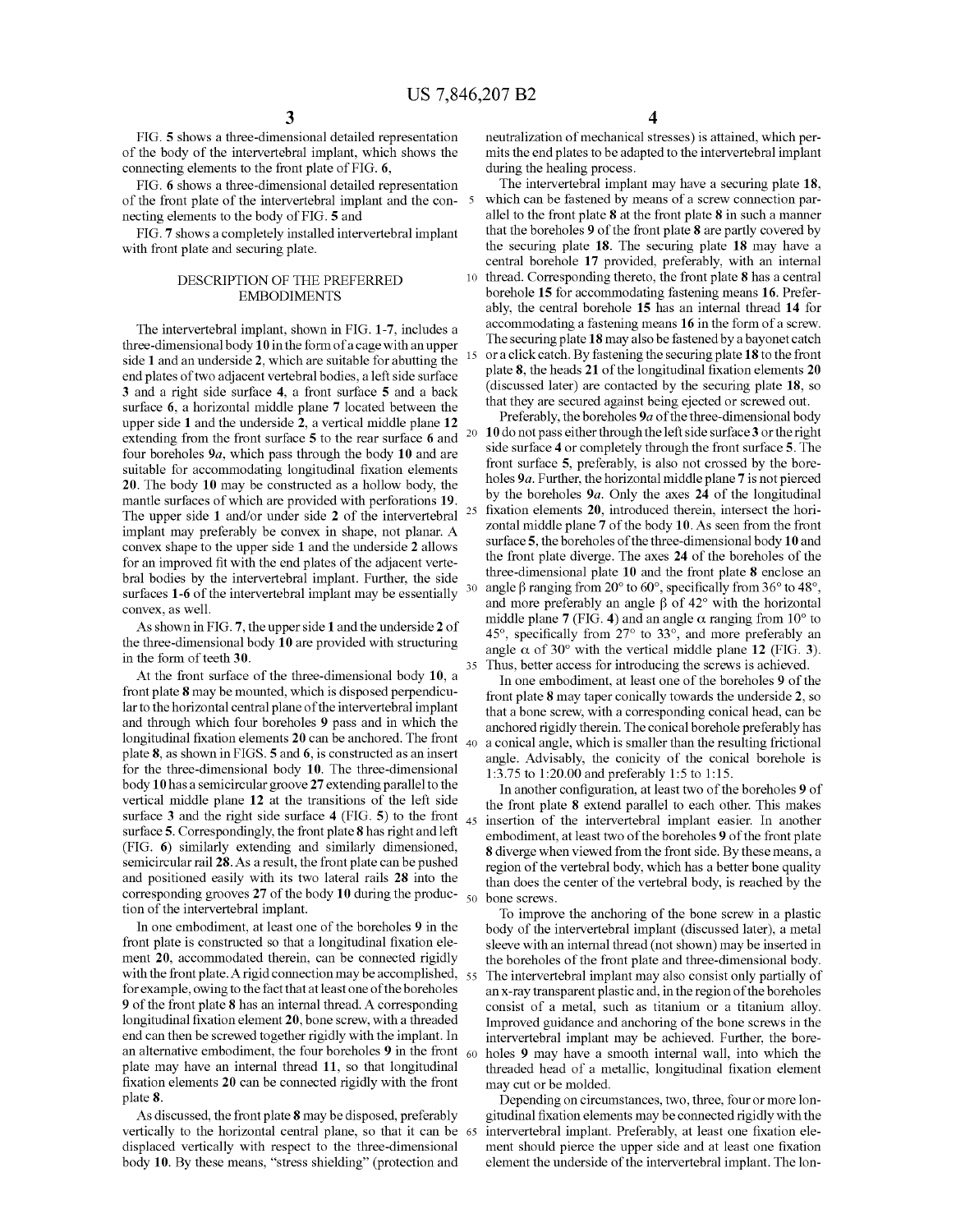gitudinal fixation elements 20 may have either a smooth head, so that there will not be a rigid connection with the implant or a threaded, conical or expendable end, so that there will be a rigid connection with the implant. In both cases, however, the longitudinal fixation elements 20 are secured by the securing 5 plate against rotating out, being ejected out or falling out at a later time.

The longitudinal fixation elements 20 are preferably constructed as bone screws. As shown in FIG. 2, the longitudinal fixation elements 20, introduced into the boreholes 9, have a 10 head 21, a tip 22, a shaft 23 and an axis 24. The head 21 may preferably be provided with an external thread 25, which corresponds to the internal thread 11 of the borehole 9, so that the heads 21 can be anchored in the boreholes 9 in a rigid manner. The shaft 23 may be provided with a thread 26, which 15 is self-drilling and self-cutting. The load thread angle of the thread 26 has a range of between  $11^{\circ}$  to  $14^{\circ}$ , preferably between 12° and 13°, and more preferably a load thread angle of 12.5°. The pitch angle of the thread may have a range of between  $6^{\circ}$  and  $10^{\circ}$ , preferably between  $7^{\circ}$  and  $9^{\circ}$ , and more 20 preferably have a pitch angle of 8°. The special pitch angle produces a self-retardation in the thread, thus ensuring that the bone screw will not automatically become loose.

In the case of a second, possibly rigid type of connection, a longitudinal fixation element 20, bone screw, may preferably 25 be used, the head of which tapers conically towards the shaft, the conicity of the head corresponding to the conicity of the borehole of the intervertebral implant. The longitudinal fixation elements may also be constructed as threadless cylindrical pins, which are provided with a drilling tip, preferably in 30 the form of a trocar. A further variation consist therein that the longitudinal fixation elements are constructed as spiral springs. Finally, the longitudinal fixation elements may also be constructed as single-vaned or multi-vaned spiral blades.

As shown in FIG. 7, two longitudinal fixation elements 20 35 pierce the upper side 1 and two longitudinal fixation elements 20 pierce the underside 2 of the body 10, thereby anchoring the intervertebral implant to the adjacent vertebral bodies.

The intervertebral implant may be produced from any material which is compatible with the body. Preferably, the 40 three-dimensional body 10 may consist of a body-compatible plastic which has not been reinforced and which may be transparent to x-rays. The advantage over fiber-reinforced plastics, which are already known in implant technology, is that no reinforcing fibers are exposed. Such exposure may be 45 disadvantageous clinically. In such a three-dimensional body 10 constructed of a plastic that has not been reinforced, the use bone screws may be preferable. As discussed previously, the external thread of the bone screw(s) may have a load thread angle range of 11° to 14°, and preferably between 12° 50 to 13°. A comparatively slight inclination of the load flank brings about a high clamping force. As a result, radial expansion and the danger of forming cracks in the plastic are reduced. Furthermore, the external thread of the bone screw(s) may preferably have a pitch angle between 6° and 55 10° and preferably between 7° and 9'.

The front plate 8 may be made from materials different than the three-dimensional body  $10$ . The front plate  $8$  is preferably made from a metallic material. Titanium or titanium alloys are particularly suitable as metallic materials. 60 The complete tension chord arrangement (front plate and screws) may also be made from implant steel or highly alloyed metallic materials, such as CoCrMo or CoCrMoC. The advantage of titanium lies in that there is good tissue compatibility and the good ingrowing behavior of bones. The 65 advantage of highly alloyed metallic materials lies in their high-strength values, which permit filigree constructions.

6

A brief description of a surgical procedure follows in order to explain the invention further.

The intervertebral implant, in the form of a three-dimensional body 10, is introduced between two adjacent vertebral bodies by means of a suitable instrument. Longitudinal fixation elements 20, in the form of bone screws, securing the three-dimensional body 10 are screwed/inserted by means of a suitable aiming device through the boreholes 9 of the front plate 8 into the vertebral bodies. The front plate 8 may be displaced vertically with respect to the three-dimensional body 10, such that the openings of the boreholes  $9a$  of the three-dimensional plate 10 and the boreholes 9 of the front plate 8 overlap, to obtain stress shielding. The securing plate 18 is fastened by means of the fastening agent 16 in the form of a screw over the heads 21 of the longitudinal fixation elements 20 at the front plate 8, so that the heads 21 of the longitudinal fixation elements 20 and, with that, the screws themselves, are captured between the front plate 8 and the securing plate 18 and secured against being shifted relative to the three-dimensional body 10 (for example, by falling out or by turning out). The fastening agent 16, in the form of a screw, preferably is provided with a thread, which is distinguished by a large self-retardation.

#### The invention claimed is:

1. An intervertebral implant for insertion into an intervertebral disc space between endplates of adjacent vertebral bodies, the implant comprising:

- a three-dimensional body having an upper side and an underside provided with teeth, the upper side and underside suitable for abutting the end plates of the adjacent vertebral bodies, the upper side defining an upper plane and the underside defining an underside plane, a left side surface and a right side surface, a front surface including first and second partial boreholes, a rear surface, a horizontal middle plane between the upper side and the underside, and a vertical middle plane extending from the front surface to the rear surface;
- a front plate mounted to the front surface of the threedimensional body, the front plate including a first borehole and a second borehole having openings, the first borehole and the second borehole each being aligned with a respective first and second partial borehole;
- first and second fixation elements being anchorable within the first and second boreholes and the first and second partial boreholes, respectively, the first and second fixation elements having first and second heads and first and second shafts, respectively, the first and second heads and the first and second boreholes and partial boreholes positioned substantially between the upper and underside planes in an assembled configuration, the first and second shafts being positioned substantially on an opposite side of the upper and underside planes, respectively, in the assembled configuration; and
- a securing plate fastened substantially parallel to the front plate in such a manner that the first and second boreholes of the front plate and the first and second heads are covered at least partly by the securing plate.

2. The intervertebral implant according to claim 1, wherein the securing plate is fastened parallel to the front plate, by at least one of a screw connection, a bayonet catch or a click catch.

3. The intervertebral implant according to claim 1, wherein the securing plate has a central borehole.

4. The intervertebral implant according to claim 3, wherein the front plate has a central borehole for accommodating a fastening agent.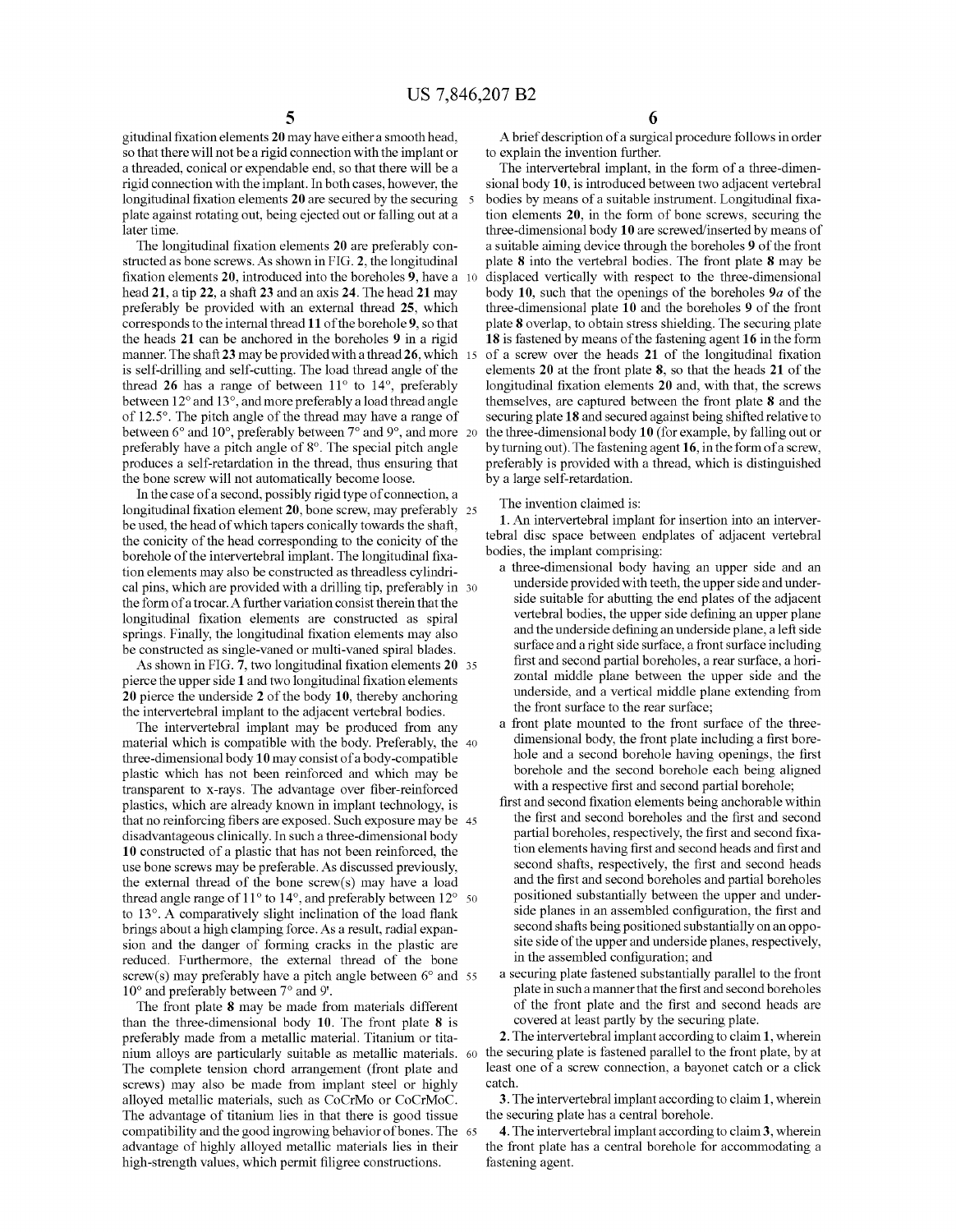15

5. The intervertebral implant according to claim 1, wherein at least one of the first and second boreholes includes internal threads.

6. The intervertebral implant according to claim 5, wherein the first and second boreholes are tapered conically in the 5 direction of the underside of the three-dimensional body.

7. The intervertebral implant according to claim 6, wherein the first and second boreholes have a conical angle, which is smaller than a resulting angle of friction.

8. The intervertebral implant according to claim 7, wherein 10 a conicity of the first and second boreholes range from 1:3.75 to 1:20.00.

9. The intervertebral implant according to claim 7, wherein a conicity of the first and second boreholes range from 1:5 to  $1:15.$ 

10. The intervertebral implant according to claim 1, wherein the front plate is preferably disposed vertically relative to the horizontal middle plane.

11. The intervertebral implant according to claim 10, wherein the front plate is disposed in the three-dimensional 20 body, such that it can be shifted vertically relative to the middle plane.

12. The intervertebral implant according to claim 1, wherein the front plate is constructed of a material, which is different from that of the three-dimensional body and is 25 metallic.

13. The intervertebral implant according to claim 1, wherein the side surfaces are constructed convexly.

14. The intervertebral implant according to claim 1, wherein at least one of the upper side and underside are not 30 planar and are constructed convexly.

15. The intervertebral implant according to claim 1, wherein the partial boreholes of the three-dimensional body do not pass completely through the front surface.

16. The intervertebral implant according to claim 1, 35 wherein the first and second boreholes of the front plate diverge when viewed from the front surface.

17. The intervertebral implant according to claim 1, wherein axes of the first and second boreholes define an angle  $\beta$ , ranging from 20 $\degree$  to 60 $\degree$  with the horizontal middle plane. 40

18. The intervertebral plant according to claim 1, wherein axes of the first and second boreholes enclose an angle  $\alpha$ ranging from 10° to 45° with the vertical middle plane.

19. The intervertebral implant according to claim 1, wherein the three-dimensional body consists of a reinforced 45 plastic.

20. The intervertebral implant according to claim 1. wherein the three-dimensional body consists partly of a material which is transparent to x-rays.

21. The intervertebral implant according to claim 1, 50 wherein the first and second boreholes of the front plate have a smooth inner wall, and the first and second heads of the first and second fixation elements include external threads for embedding in the smooth inner walls of the first and second **horeholes** 55

22. The intervertebral implant according to claim 1, wherein the three-dimensional body is constructed as a hollow body and includes casing surfaces which are provided with perforations.

23. The intervertebral implant according to claim 1, 60 wherein the first and second heads are in contact with the securing plate in the assembled configuration.

24. The intervertebral implant according to claim 23, wherein each of the first and second fixation elements include an axis, the axes of the first and second fixation elements 65 intersect the horizontal middle plane of the three-dimensional body.

25. The intervertebral implant according to claim 1, wherein the first fixation element pierces the upper side and the second fixation element pierces the underside.

26. The intervertebral implant according to claim 1, wherein the first and second boreholes include internal threads and the first and second heads of the first and second fixation elements are provided with an external thread, which is threadably matable with the internal threads of the first and second boreholes.

27. The intervertebral implant according to claim 1, wherein the first and second heads taper conically toward the first and second shafts, respectively.

28. The intervertebral implant according to claim 1, wherein the first fixation element passes through the upper side and the second fixation element passes through the underside.

29. The intervertebral implant according to claim 1, wherein the first and second fixation elements are constructed as bone screws, the first and second shafts including a thread capable of self-drilling and self-cutting.

30. The intervertebral implant according to claim 1, wherein the first and second fixation elements are constructed as a threadless cylindrical pins with a drill tip.

31. The intervertebral implant according to claim 1, wherein the first and second fixation elements are constructed as spiral springs.

32. The intervertebral implant according to claim 1, wherein the first and second fixation elements are constructed as single-vaned or multi-vaned spiral blades.

33. The intervertebral implant according to claim 1, wherein the first and second shafts of the first and second fixation elements include a plurality of threads having a load thread angle of 11° to 14°.

34. The intervertebral implant according to claim 1, wherein the first and second shafts of the first and second fixation elements include a plurality of threads having a pitch angle ranging from  $6^{\circ}$  to  $10^{\circ}$ .

35. The intervertebral implant according to claim 1, wherein axes of the first and second boreholes define an angle  $\beta$ , ranging from 36 $\degree$  to 48, with the horizontal middle plane.

36. The intervertebral plant according to claim 1, wherein axes of the first and second boreholes enclose an angle  $\alpha$ ranging from 27° to 33° with the vertical middle plane.

37. The intervertebral implant according to claim 1, wherein the front surface of the three-dimensional body includes a recess for receiving the front plate.

38. A method for implanting an intervertebral implant between first and second adjacent vertebral bodies, said method comprising the steps of:

- (a) introducing the intervertebral implant between the first and second adjacent vertebral bodies, the implant comprising:
	- a three-dimensional body having first and second partial boreholes extending through a front surface, an upper side and an underside including teeth, the upper side defining an upper plane and the underside defining an underside plane, and
	- a front plate having first and second boreholes which are aligned with the first and second partial boreholes, respectively, the first and second boreholes and first and second partial boreholes being positioned substantially between the upper and underside planes;
- (b) attaching a first fixation element having a first head portion and a first shaft portion through the first borehole of the front plate, through the first partial borehole of the three-dimensional body, and into the first vertebral body;